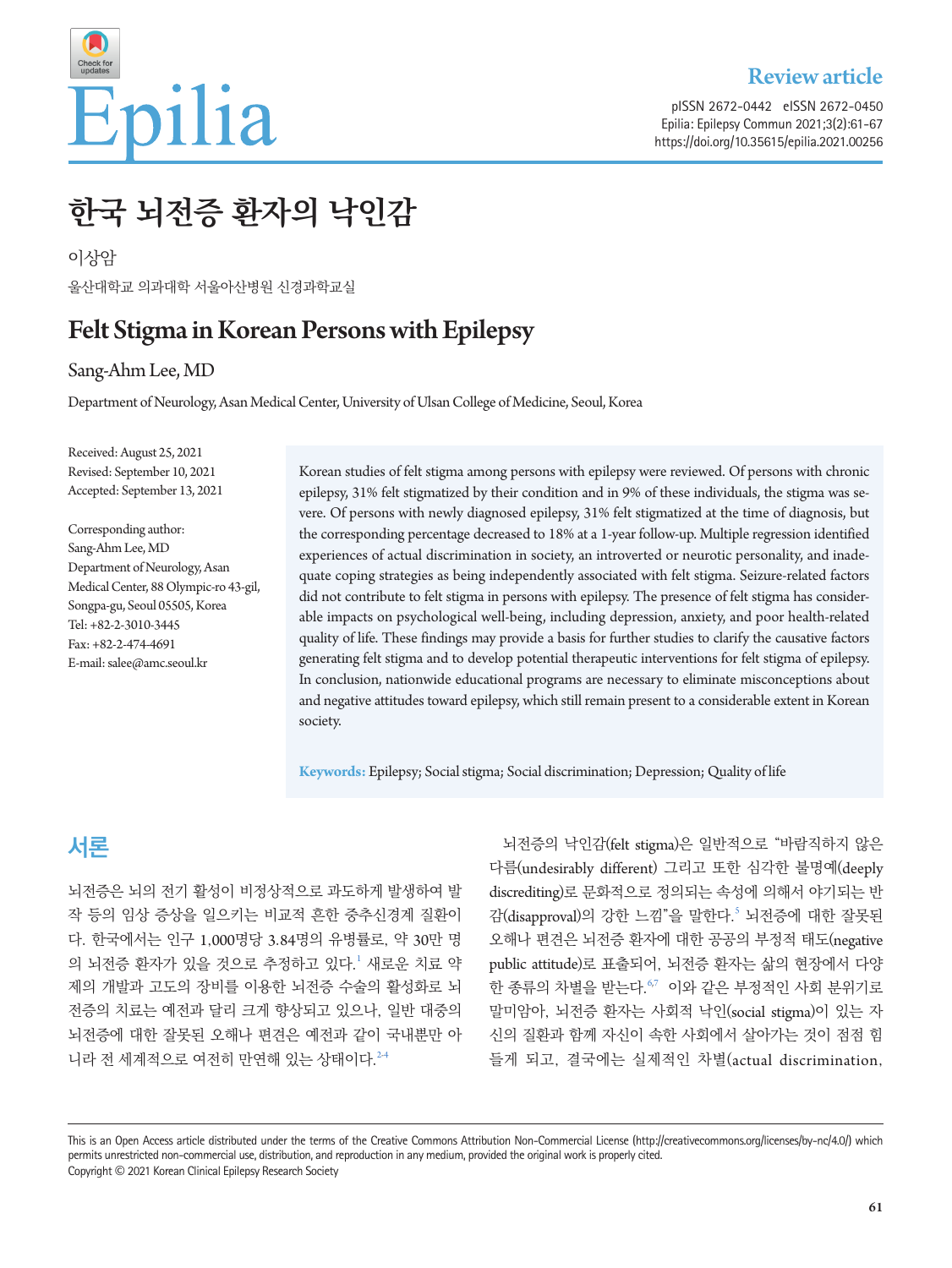enacted stigma)이 없음에도 불구하고 자신의 주변으로부터 차 별을 받고 있다는 낙인감을 느끼게 된다. ° 이처럼 뇌전증 환자의 낙인감은 주로 자신이 속한 사회와의 관계 속에 형성되기 때문 에, 그 문화적 배경에 따라 낙인감 및 그 관련 인자는 나라마다 크게 다를 수 있다.

따라서 여기에서는 (1) 우리나라에서는 얼마나 많은 뇌전증 환자가 낙인감을 느끼는지, (2) 발작 빈도와 같은 뇌전증 관련 변수를 포함하여 어떤 인자들이 낙인감을 유발하는지, 그리고 (3) 낙인감이 환자의 우울 및 불안을 야기하고, 환자의 삶의 질을 떨어뜨리는지 알아보고자 한다. 이를 통해 우리나라 뇌전증 환자 의 낙인감에 대한 이해가 향상되고, 그럼으로써 환자의 낙인감을 예방하거나 치료하는 데 일조할 수 있을 것으로 생각한다.

## **본론**

#### **1. 뇌전증 낙인감 척도**

낙인감 척도는 여러가지가 있으나, 일반적으로 성인에서는 Jacoby가 개발한 3문항 낙인척도(Stigma Scale for Epilepsy, 낙 인척도-3)를 주로 사용한다.<br>[9](#page-6-0) Jacoby의 낙인척도-3의 각 문항은 다음과 같다. "나에게 뇌전증 발작이 있다는 이유로 (1) 사람들 은 나와 함께 있는 것을 불편해 하는 것 같다, (2) 사람들은 나를 부족한 사람으로 대하는 것 같다, (3) 사람들은 나를 가능하면 피하려 하는 것 같다([Table](#page-1-0) 1)." 각 문항에 '예/아니오'로 간단히 답하는데, '예'로 답하면 1점을, '아니오'로 답하면 0점을 부여하 여, 가능한 점수는 0–3점이다. 점수가 0점이면 환자가 낙인감을 느끼지 않는 것이고, 1–3점이면 낙인감을 느끼는데, 높은 점수 일수록 낙인감을 심하게 느낀다는 것을 의미한다.

최근 Jacoby의 낙인척도-3의 유효성을 재검한 결과, 낙인척 도-3이 연속형 변수임에도 불구하고 상당한 천장효과(ceiling effects)로 인해 실제로는 이분형 변수로 작용하고 있다는 것을 알게 되었다.[10](#page-6-1) 이에 따라 낙인감의 미세한 차이를 좀더 분별하 기 위해 낙인척도-3의 응답 반응을 개정하여, 각 문항의 응답을 '예/아니오'에서 4점 리커트형 척도로 바꾸었다." 이에 따라 가 능한 낙인감 점수는 0–9점으로, 단계적 반응이 좀더 가능하게 되었다([Table](#page-1-0) 1). 개정한 낙인척도-3 (낙인척도-3R)에서 점수가 0점이면 환자에게 낙인감이 없는 것이고, 1–6점은 경증-중등도 낙인감을, 7–9점은 중증 낙인감을 의미한다.

#### **2. 한국 성인 뇌전증 환자의 낙인감 유병률**

2005년 Lee 등®은 뇌전증이 있는 400명의 성인을 대상으로 낙인 척도-3을 이용하여 낙인감을 조사하였다([Table](#page-2-0) 2). 결과를 보면, 만성 성인 뇌전증 환자 중 31%에서 낙인감이 있었고, 9%에서는 세 설문 항목 모두에서 '예'로 답하여 낙인감이 심했다([Fig](#page-6-3). 1). 뇌전증으로 인한 차별을 경험한 적이 없는 환자에서는 20%가 낙인감을 갖고 있었지만, 뇌전증 환자라는 이유만으로 차별을 경험한 적이 있는 환자에서는 두 배가 넘는 47%가 낙인감을 갖 고 있었다.<sup>8</sup> 이러한 결과는 한국 사회에 뇌전증에 대한 편견이 만연해 있는 현실을 감안했을 때 당초 예상보다 훨씬 낮은 유병 률로, 비슷한 시기인 1999년에 발표된 유럽국가에 사는 성인 뇌 전증 환자의 낙인감 유병률 51%보다도 더 낮은 수치였다.<sup>[12](#page-5-6)</sup> 이 러한 예상 밖의 결과는 국내 조사에서 표본 추출 바이어스 (sampling bias)로 인해 실제 낙인감 유병률보다 현저히 낮게 왜 곡되었기 때문일 소지가 있다. 유럽 연구에서는 뇌전증 지원단 체(support group)을 통해 5,000명이 넘는 환자에게서 자료를 수 집한 반면,[12](#page-5-6) 국내 연구에서는 대학병원 신경과 외래로 내원한 환자만 연구에 포함하였다.<sup>8</sup> 보호자만 병원에 와서 약을 받아가 는 환자들, 그리고 대학병원이 아닌 개인병원이나 종합병원에 다니는 환자들은 대학병원에 직접 내원하는 환자에 비해 더 심 한 낙인감을 갖고 있을 것으로 충분히 예상할 수 있는데, 이 환 자들이 연구에 포함되지 못해서 낙인감 유병률이 실제보다 낮게 조사되었을 것이다.

2016년 Lee 등<sup>[13](#page-6-0)</sup>은 새로 진단된 성인 뇌전증 환자 153명을 대 상으로 낙인척도-3을 이용하여 낙인감을 조사하였는데([Table](#page-2-0) [2](#page-2-0)), 새로 진단된 성인 뇌전증 환자의 31%가 진단 당시 낙인감이 있었고, 진단 1년 후 시점에서는 낙인감 유병률이 17%로 떨어졌 다([Fig](#page-6-3). 1). 좀더 구체적으로 보면, 진단 당시 낙인감이 있었던

#### <span id="page-1-0"></span>Table 1. Revised stigma scale for epilepsy

|                                                           | Not at all | Yes, maybe | Yes, probably | Yes, definitely |
|-----------------------------------------------------------|------------|------------|---------------|-----------------|
| Because of my epilepsy,                                   |            |            |               |                 |
| $(1)$ I feel that other people are uncomfortable with me. |            |            |               |                 |
| (2) I feel that other people treat me as inferior.        |            |            |               |                 |
| (3) I feel that other people prefer to avoid me.          |            |            |               |                 |

Scores on this revised stigma scale range from 0 to 9, with a score of 0 indicating that the person does not feel stigmatized, scores of 1–6 indicating that the person feels mildly to moderately stigmatized, and scores of 7-9 indicating that the person feels highly stigmatized.<sup>11</sup>

In the original version, individuals are asked to respond on a yes/no scale. Therefore, scores range from 0 to 3, where a score of 0 indicates that the person does not feel stigmatized and a score from 1 to 3 indicates that the person does feel stigmatized. The higher the score, the greater the person's perception of stigma.<sup>9</sup>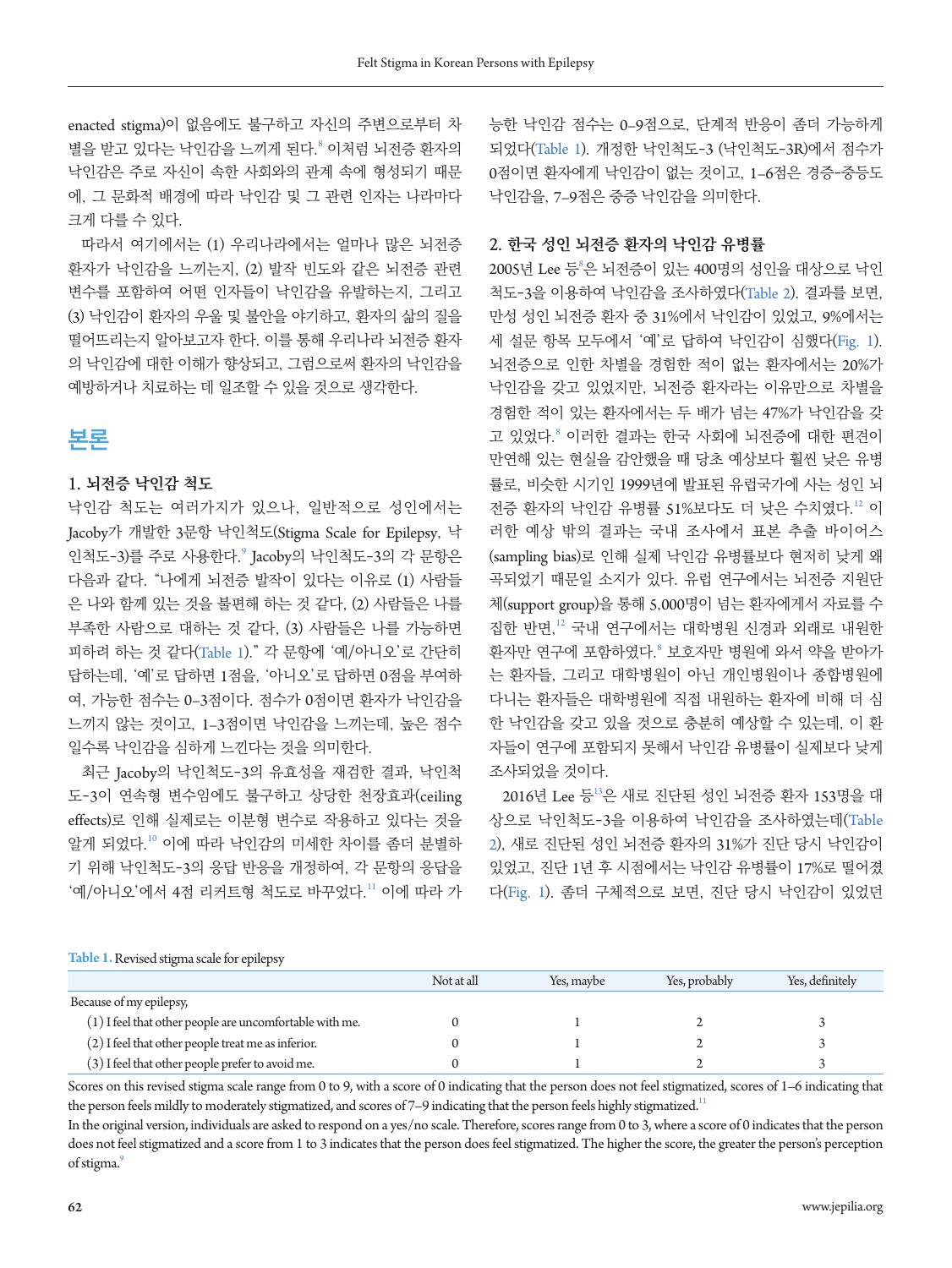|                         |      |                      | Table 2. Prevalence of felt stigma and its associated factors in Korean persons with epilepsy                                                                    |          |                         |                                                                          |                              |                                                                                                                                                                                                    |
|-------------------------|------|----------------------|------------------------------------------------------------------------------------------------------------------------------------------------------------------|----------|-------------------------|--------------------------------------------------------------------------|------------------------------|----------------------------------------------------------------------------------------------------------------------------------------------------------------------------------------------------|
| Study                   | Year | Design               | Participants                                                                                                                                                     | Measure  | Definition<br>of stigma | Prevalence of felt stigma                                                | Analysis                     | Associated factor                                                                                                                                                                                  |
| Lee et al. <sup>8</sup> |      | 2005 Cross-sectional | Adults with chronic epilepsy<br>$(n = 400)$                                                                                                                      | SSE-3    | Score $\geq 1$          | 0.31                                                                     | Multiple logistic regression | lem solving controllability, emotional subscale<br>Enacted stigma, introverted personality, prob-<br>ofQOLIE-31                                                                                    |
| Ryuetal. <sup>20</sup>  |      | 2015 Cross-sectional | others<br>Adolescents with chronic<br>epilepsy and their m-<br>$(n = 243 \text{ pairs})$                                                                         | CSS, PSS |                         |                                                                          | Multiple linear regression   | Higher maternal concealment behavior, adoles-<br>cents' lower level of epilepsy knowledge,<br>receiving antiepileptic polytherapy                                                                  |
| Lee et al. $^{13}$      |      |                      | 2016 One-year longitudinal Adults with newly diagnosed SSE-3<br>epilepsy (n = 218 at base-<br>line; $n = 153$ at 1-year<br>follow-up)                            |          | Score $\geq 1$          | 1 year after diagnosis<br>diagnosis; 18% at<br>31% at the time of        | Multiple logistic regression | Introverted personality and a high level of anxi-<br>introverted personality and lower economic<br>status for felt stigma at the 1-year follow-up<br>ety for felt stigma at the time of diagnosis; |
| Lee et al. $^{17}$      |      | 2020 Cross-sectional | Family members of persons<br>with epilepsy $(n = 482)$                                                                                                           | SSE-3R   | score $\geq 4$          | Score $\geq 1$ and 54% by score $\geq 1$ and<br>$10\%$ by score $\geq 4$ | Stepwise logistic regression | High seizure frequency, being a sibling or<br>offspring of a patient                                                                                                                               |
| Lee et al. $^{15}$      |      | 2021 Cross-sectional | Seizure-free adults for $\geq 2$<br>years $(n = 81)$                                                                                                             | $SSE-3$  | Score $\geq 1$          | 0.21                                                                     |                              | Stepwise logistic regression Enacted stigma, neurotic personality                                                                                                                                  |
|                         |      |                      | CSS, Child Stigma Scale; PSS, Parent Stigma Scale; QQLIE-31, Quality of Life in Epilepsy-31; SSE-3, Three-item Stigma Scale for Epilepsy; SSE-3R, SSE-3 Revised. |          |                         |                                                                          |                              |                                                                                                                                                                                                    |

**31%** when newly diagnosed with epilepsy **18%** at 1 year after diagnosis **31%**  in chronic epilepsy if enacted stigma is not experienced **20% 47% 21%** if enacted stigma is experienced if seizure remission for ≥2 years

**Fig. 1.** Prevalence of felt stigma in Korean persons with epilepsy. Retrieved from Lee et al., $^8$  Lee et al., $^{13}$  and Lee et al.<sup>[15](#page-6-7)</sup>

환자 중 66%가 1년 후에는 낙인감이 없어졌고, 진단 당시 낙인 감이 없었던 환자 중 10%만이 1년 지난 시점에 새로 낙인감이 형성되었다.[13](#page-6-0) 이와 같이 진단 후 시간이 경과하면서 낙인감 유 병률이 감소하는 소견은 다른 나라의 연구에서도 동일하게 관찰 된다. 예를 들면, 2011년 미국 연구를 보면, 새로 진단된 성인 뇌전증 환자 중 23%가 진단 당시 낙인감이 있었으나, 진단 1년 후에는 8%의 환자만이 낙인감을 갖고 있었다.[14](#page-6-8) 이와 같이 시간 경과에 따른 낙인감의 경감은 환자의 뇌전증에 대한 불안감 해 소와 뇌전증에 대한 바른 이해가 중요하게 작용할 것으로 추정 된다. 즉, 뇌전증을 처음으로 진단 받을 때, 뇌전증이란 진단은 환자에게 큰 부담으로 작용하여 미래에 대한 막연한 불안감이 생기면서 낙인감을 갖게 될 것이다. 그러나 약물 치료를 시작하 고 뇌전증과 함께 살아가다 보면, 뇌전증에 대해 바르게 알게 되 면서 불안 해소와 함께 낙이갂도 줄어드는 것으로 생각된다.[13](#page-6-0)

<span id="page-2-0"></span>일부 뇌전증 환자에서는 더 이상 발작 재발이 없어서 정상적 인 생활을 영위하면서도 뇌전증의 낙인감이 없어지지 않고 여전 히 남는다고 한다. 최소 2년 이상 발작 재발이 없는 성인 뇌전증 환자를 대상으로 낙인척도-3을 이용한 국내 조사 결과를 보면, 낙인감이 발작관해 성인의 21%에서 여전히 남아 있었다([Table](#page-2-0) [2](#page-2-0)).8[,15](#page-6-2) 이는 만성 성인 뇌전증 환자의 31%보다 낮은 수치였으 나,<sup>8</sup> 발작관해 상태임에도 불구하고 예상보다 높은 유병률로 낙 인감이 유지된다는 것을 보여준다. 이러한 국내 연구 결과는 영 국의 한 연구와 비슷하였는데, 그들은 최소 2년간 발작이 없는 환자의 14%에서 여전히 낙인감이 존재한다고 보고하였다.[16](#page-6-9) 이 러한 소견에 근거하여, 뇌전증의 낙인감은 근절할 수 없는 비가 역적인 현상이라는 가설이 제시되고 있다.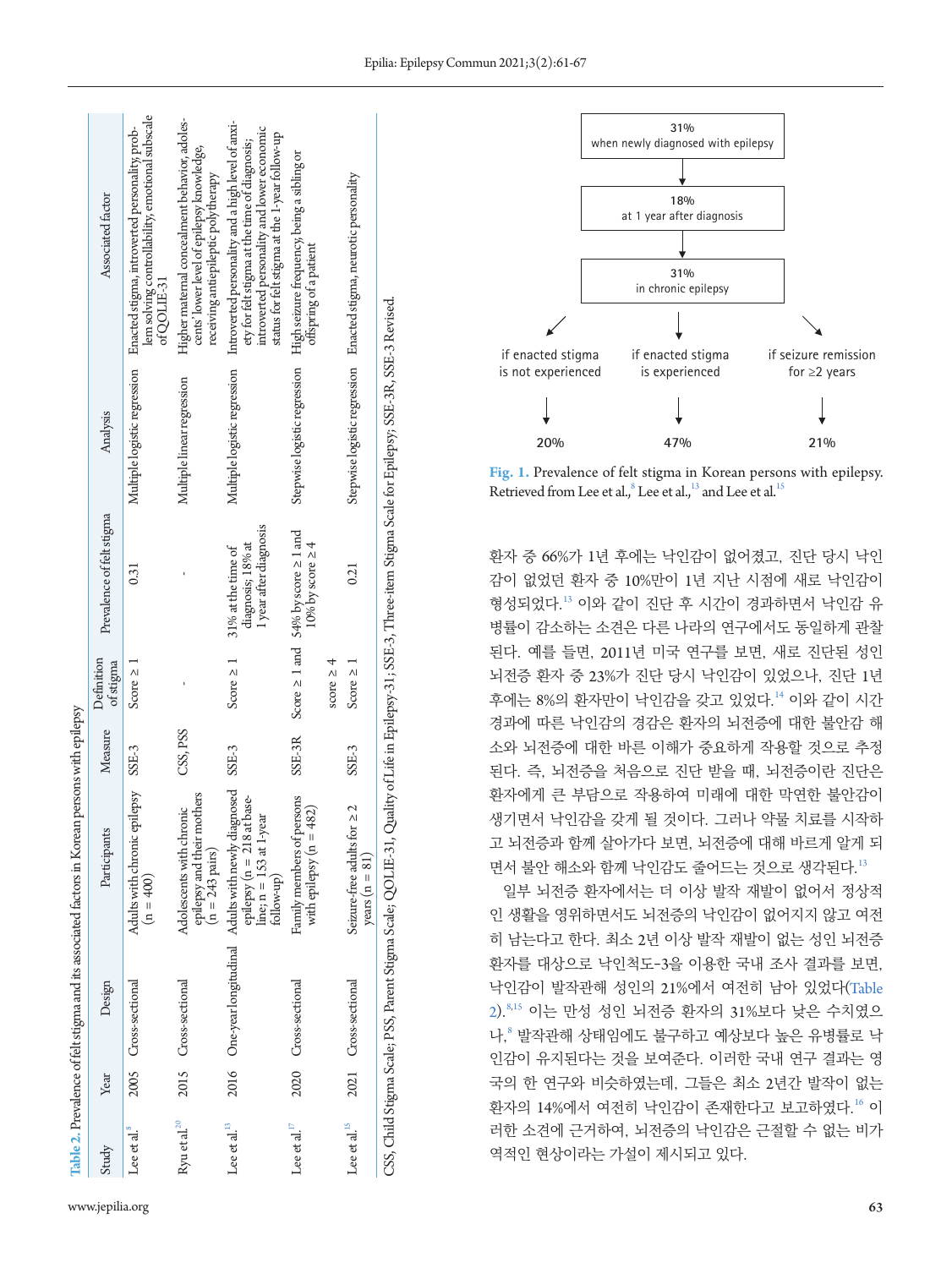낙인감은 환자에게만 형성되는 것이 아니라, 환자의 가족 일 원에게도 생길 수 있다. 그래서 가족 낙인감(family stigma)은 '자 신의 가족 중 한 사람이 뇌전증을 앓고 있음으로 인해 그 가족의 일원인 자신도 타인으로부터 차별을 받고 있다'는 느낌으로 정 의된다. 개정한 낙인척도-3를 이용하여 국내에서 가족 낙인감을 조사한 결과를 보면, 점수 1점 이상의 경한 낙인감은 뇌전증 환 자의 가족 일원 중 54%에서 있었고, 점수 4점 이상의 중등도-중 증 낙인감은 10%에서 확인할 수 있었다. 특히 환자의 발작이 잘 조절되지 않아서 자주 발작을 일으키는 환자의 가족에게서 중등 도 이상의 가족 낙인감이 흔했다. $17$ 

#### **3. 뇌전증 낙인감의 관련 인자**

20[18](#page-6-8)년 Baker 등<sup>18</sup>은 뇌전증의 낙인감에 관한 체계적인 문헌 연 구를 시행하였다. 인구학적 변수, 질환 관련 변수, 그리고 정신 사회 변수 등 여러 요인이 낙인감과 연관이 있는 것으로 조사되 었지만, 이러한 연관성은 문화적 배경에 따라 큰 차이가 있었다. 많은 인구학적 변수가 낙인감과 유의미한 연관성이 있는 것으로 보고되고 있으나, 모든 연구에서 의미 있는 결과가 도출되는 것 은 아니다. 하지만, 미혼 상태, 경제적 빈곤층, 그리고 낮은 연령 등은 높은 수준의 낙인감과 비교적 일관되게 연관성을 보이고 있는 인구학적 요인들이다.[18](#page-6-8) 뇌전증 관련 인자들 또한 낙인감과 의 연관성에서 다양한 연구결과를 보인다. 일부 연구에서는 발 작 종류와 중증도가 낙인감과 유의미한 연관성이 있었지만, 다 른 연구에서는 연관성을 보여주지 않았다. 다변량 분석에서는 발작 종류나 중증도보다는 낮은 발작 시작 연령, 자신이 경험한 총 발작 횟수, 그리고 발작으로 인한 부상 등이 낙인감을 야기하 는 더 중요한 요인임을 보여준다.[18](#page-6-8) 발작 빈도는 낙인감과 연관 성이 있게 보고되기도 하지만, 뇌전증의 유병기간보다는 낙인감 을 예측하는 데 덜 중요한 것 같다. 이는 유병기간이 길면 길수 록, 타인으로부터 실제 차별을 당하는 부정적인 경험을 더 많이 하기 때문일 것이다. 같은 맥락에서 뇌전증을 앓는 동안 자신이 경험한 총 발작 횟수 또한 뇌전증의 낙인감을 증가시키는 중요 한 질병 관련 인자 중 하나이다.<sup>18</sup>

낙인척도-3을 이용한 국내 연구 결과를 살펴보면(Table 2), 만 성 성인 뇌전증 환자에서는 사회로부터의 차별 경험, 내성적 성 격, 그리고 부적절한 대처 방식이 낙인감과 유의미한 연관성을 보인 인자였고, 발작 빈도 등의 질환 관련 인자는 낙인감과 연관 성이 없었다. <sup>8</sup> 새로 진단된 성인 뇌전증 환자에서는 만성 뇌전증 환자와 같이 내성적 성격이 진단 1년 후 낙인감이 형성되는 것 을 예측할 수 있었고, 1년 동안의 발작 재발 여부는 낙인감 형성 에 영향을 미치지 못했다.<sup>13</sup> 최소 2년동안 발작이 없는 성인 뇌 전증 환자에서는 성격기질(personality trait) 중 신경증 (neuroticism)이 낙인감과 유의미하게 연관되어 있었다.<sup>15</sup> 뇌전 증에 대한 올바른 지식을 가지고 있는 것이 일반적으로 낙인감

을 예방하는 효과가 있어서, 뇌전증에 대한 지식 수준이 높은 환 자는 낙인감을 덜 느낀다고 알려져 있다.<sup>18</sup> 그러나 국내 성인 뇌 전증 환자를 대상으로 한 연구에서는 뇌전증에 대한 지식이 환 자의 낙인감을 줄이는 직접적인 효과는 관찰되지 않았다.[19](#page-6-7) 그러 나, 뇌전증에 대한 지식 수준이 높은 환자는 그렇지 않은 환자에 비해 자기효능감(self-efficacy)이 더 높았고, 우울감은 더 적었 다. 이러한 소견으로 볼 때, 뇌전증에 대한 올바른 지식을 갖는 것이 직접적으로 낙인감을 줄이지 못할지는 몰라도, 간접적으로 낙인감을 줄이는 효과는 있을 것으로 추정하고 있다.[19](#page-6-7)

[20](#page-6-4)15년 Ryu 등 <sup>20</sup>은 뇌전증이 있는 243명의 청소년과 그 어머 니를 대상으로 소아낙인척도(Child Stigma Scale) 및 부모낙인척 도(Parent Stigma Scale)를 이용하여 낙인감을 조사하였다. 기존 의 연구 결과와 마찬가지로,<sup>18</sup> 뇌전증에 대한 지식 수준은 낙인 감과 부정적인 상관관계가 있는 것으로 확인되었다.<sup>[20](#page-6-4)</sup> 즉, 뇌전 증에 대해 잘 모르고 있는 청소년은 잘 알고 있는 청소년에 비해 뇌전증의 낙인감을 더 심하게 느끼고 있었다. 또한 어머니의 태 도가 중요했다. 즉 어머니가 자녀의 뇌전증을 타인에게 비밀로 숨기면 숨길수록, 그 자녀는 낙인감을 더 심하게 느꼈다. 이는 청소년이 어머니가 자신의 뇌전증 진단을 다른 사람에게 숨기는 모습을 지켜보면서 자기가 앓고 있는 뇌전증이 숨겨야 하는 나 쁜 질환이라고 잘못 인식하게 되었기 때문일 것이다. 질환 관련 인자 중에서는 항뇌전증 다약제요법(antiepileptic drug polytherapy)이 환자의 낙인감과 연관이 있었는데, 이러한 연관 성은 다약제요법의 약물 부작용 때문이라기보다는 다약제를 사 용해야 할 정도의 심한 뇌전증 상태 때문일 것으로 생각된다.

#### **4. 낙인감의 부정적인 효과**

최근에 시행된 한 체계적 문헌연구에 따르면,<sup>18</sup> 낙인감의 효과에 관한 소견들은 복잡하지 않고 비교적 간단하다고 한다. 다시 말 해, 인구학적 또는 질병 관련 인자와 낙인감과의 연관성이 기존 연구에서 서로 일치하지 않는 것과는 달리, 낙인감과 그로 인한 결과(outcomes)는 연구가 진행된 나라의 문화적 배경 차이에도 불구하고 비교적 일관되게 보고되고 있다는 것이다. 즉, 낙인감 을 심하게 느끼는 환자는 그렇지 않은 환자에 비해 자기효능감 이 더 낮고, 질병에 대한 자기 관리를 잘하지 못해서 약물순응도 가 더 떨어지며, 결과적으로 발작 중증도 및 빈도가 증가하는 등 뇌전증의 치료가 적절하게 이루어지지 않는다. 또한 환자에게 낙인감이 있으면 우울 및 불안이 생기고 전반적인 심리적 안녕 (psychological wellbeing)이 저하되며, 이로 인해 환자의 삶의 질 이 나빠진다. 이와 같은 결과는 주로 단면 연구를 통해 도출되었 기 때문에, 낙인감과 그 효과의 관계에서 인과성의 방향을 단정 적으로 결정할 수는 없다. 아마도 양방향의 상호 연관성이 있을 것으로 추정되고, 이러한 양방향성으로 인해 낙인감과 그 효과 의 관계는 더욱 강화될 것이다.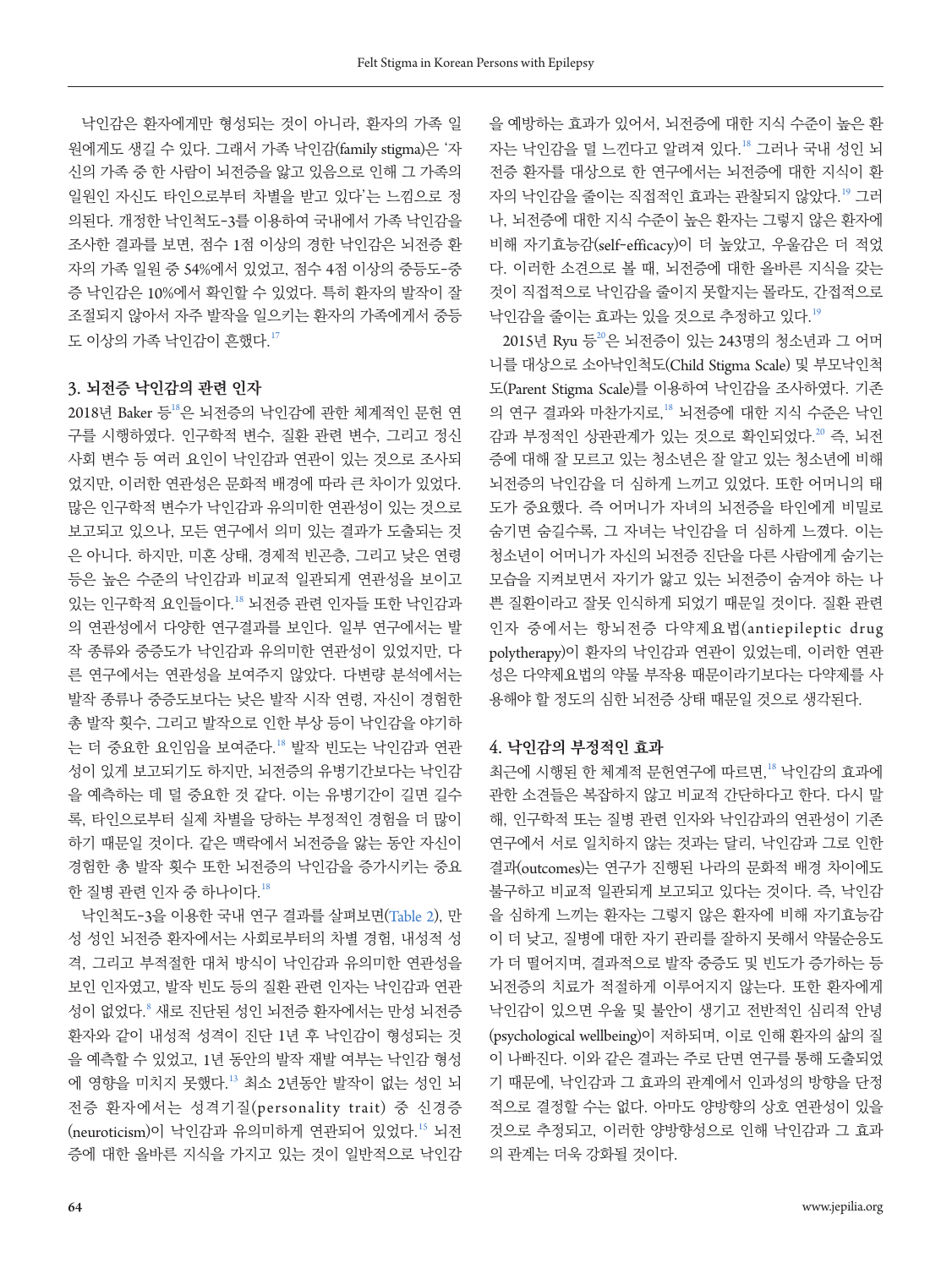| Study                               | Year | Design               | Participant                                                                  | Main outcome                                      | Measure                                                               | Analysis                                      | Finding                                                                                                                                                                                                                                                                                                                                                                                                                                                                                                                                                                                                                                                                                                                                                                         |
|-------------------------------------|------|----------------------|------------------------------------------------------------------------------|---------------------------------------------------|-----------------------------------------------------------------------|-----------------------------------------------|---------------------------------------------------------------------------------------------------------------------------------------------------------------------------------------------------------------------------------------------------------------------------------------------------------------------------------------------------------------------------------------------------------------------------------------------------------------------------------------------------------------------------------------------------------------------------------------------------------------------------------------------------------------------------------------------------------------------------------------------------------------------------------|
| $\operatorname{Ham}$ et al. $^{21}$ | 2015 | Cross-sectional      | lepsy and their caregiv-<br>Adults with chronic epi-<br>$ers(n = 391 pairs)$ | Depression                                        | BDI, SSE-3, CBI                                                       |                                               | Hierarchical linear regres- Patients' BDI scores were significantly associated with employment<br>rectly associated with patients' BDI scores through caregivers' de-<br>status, GTC seizure frequency, polypharmacy, patients' felt stig-<br>ma, and caregivers' BDI scores. Caregivers' felt stigma was indi-<br>pression                                                                                                                                                                                                                                                                                                                                                                                                                                                     |
| Seo et al. $^{25}$                  |      | 2015 Cross-sectional | Adults with chronic epi-<br>lepsy ( $n = 266$ ) and<br>controls $(n = 170)$  | Aggression                                        | AQ SSE-3R, NDDI-E,<br>$GAD-7$                                         |                                               | Stepwise linear regression PWEs had higher overall AQ scores and anger and hostility subscale<br>scores than controls. The strongest predictor for the overall AQ<br>score was the SSE-3R score, followed by the GAD-7 score, and<br>the NDDI-E score                                                                                                                                                                                                                                                                                                                                                                                                                                                                                                                           |
| Lee et al. $^{26}$                  |      | 2017 Cross-sectional | Seizure-free adults for<br>$\geq$ 1 years (n = 225)                          | epilepsy diagnosis<br>Concealment of              | DMS, SSE-3, HADS                                                      | Multiple linear regression                    | 76% stated that they often or sometimes kept their epilepsy a secret.<br>Felt stigma was identified as the only independent factor associat-<br>ed with DMS scores (P = 0.031), while HADS depression lost<br>significance $(P = 0.057)$                                                                                                                                                                                                                                                                                                                                                                                                                                                                                                                                        |
| $\operatorname{Ham}$ et al. $^{22}$ |      |                      | 2019 Cross-sectional Adults with chronic epi-<br>lepsy $(n = 219)$           | Social anxiety                                    | SPS-6, SIAS-6, SSE-3R,<br>PHQ-9, DMS,<br>F-APGAR                      | Multiple logistic regres-                     | were related only to $PHQ-9$ scores $\geq 10$ (OR, 8.740). Epilepsy-re-<br>PHQ-9 scores $\geq$ 10 (OR, 4.092). In contrast, SIAS-6 scores $\geq$ 12<br>scores of 4-9 (OR, 8.626), SSE-3R scores 1-3 (OR, 5.496), and<br>SPS-6 scores ≥ 9 were independently associated with SSE-3R<br>lated variables were not related to social anxiety.                                                                                                                                                                                                                                                                                                                                                                                                                                       |
| Lee et al. $^{24}$                  |      |                      | 2020 Cross-sectional Adults with chronic epi-<br>lepsy (n = 312)             | ot life                                           | Health-related quality QOLIE-10, SSE-3, ESES, Stepwise linear regres- | sion, analysis of covari-                     | stigma, seizure frequency, and polytherapy. Self-efficacy correlated<br>employed status, but negatively correlated with HADS scores, felt<br>QOLIE-10 scores were positively correlated with ESES score and<br>with QOLIE-10 scores only in subjects with recurrent seizures<br>and in those with felt stigma                                                                                                                                                                                                                                                                                                                                                                                                                                                                   |
| Lee et al. <sup>23</sup>            |      |                      | 2021 Cross-sectional Adults with chronic epi-<br>lepsy $(n = 357)$           | Health-related quality QOLIE-31, SSE-3,           | HADS, RSES, EPQ-RS                                                    | Hierarchical linear regres-<br>SIOID          | QOLIE-31 scores were significantly associated with being married,<br>polypharmacy, neuroticism, depression, anxiety, self-esteem, and<br>telt stigma                                                                                                                                                                                                                                                                                                                                                                                                                                                                                                                                                                                                                            |
| Lee et al. $^{15}$                  |      | 2021 Cross-sectional | Seizure-free adults for<br>$\geq$ 2 years (n = 81)                           | Health-related quality QOLIE-31, SSE-3,<br>oflife | HADS, RSES, EPQ-RS                                                    | Stepwise logistic regres-<br>sion, Sobel test | EPQ-RS neuroticism scores, but its statistical significance was lost<br>Felt stigma was not associated with the total QOLIE-31 scores. Felt<br>after controlling for the presence of enacted stigma, anxiety, and<br>stigma had indirect effects on the QOLIE-31 scores through<br>depressive symptoms                                                                                                                                                                                                                                                                                                                                                                                                                                                                          |
|                                     |      |                      |                                                                              |                                                   |                                                                       |                                               | BDI, Beck Depression Inventory; SSE-3, Three-item Stigma Scale for Epilepsy; CBI, Caregiver Burden Inventory; GTC, generalized tonic-clonic; AQ, Aggression Questionnaire; SSE-3R, SSE-3<br>Revised; NDDI-E, Neurological Disorders Depression Inventory for Epilepsy; GAD-7, Generalized Anxiety Disorder-7; DMS, Disclosure Management Scale; HADS, Hospital Anxiety Depression<br>Scale; SPS-6, Social Phobia Scale; SIAS-6, Social Interaction Anxiety Scale; PHQ-9, Patient Health Questionnaire-9; F-APGAR, Family Adaptation, Partnership, Growth, Affection, Resolve; OR,<br>odds ratio; QOLIE, Quality of Life in Epilepsy; ESES, Epilepsy Self-Efficacy Scale; RSES, Rosenberg Self-esteem Scale; EPQ-RS, short form of the Eysenck Personality Questionnaire-Revised |

<span id="page-4-0"></span>www.jepilia.org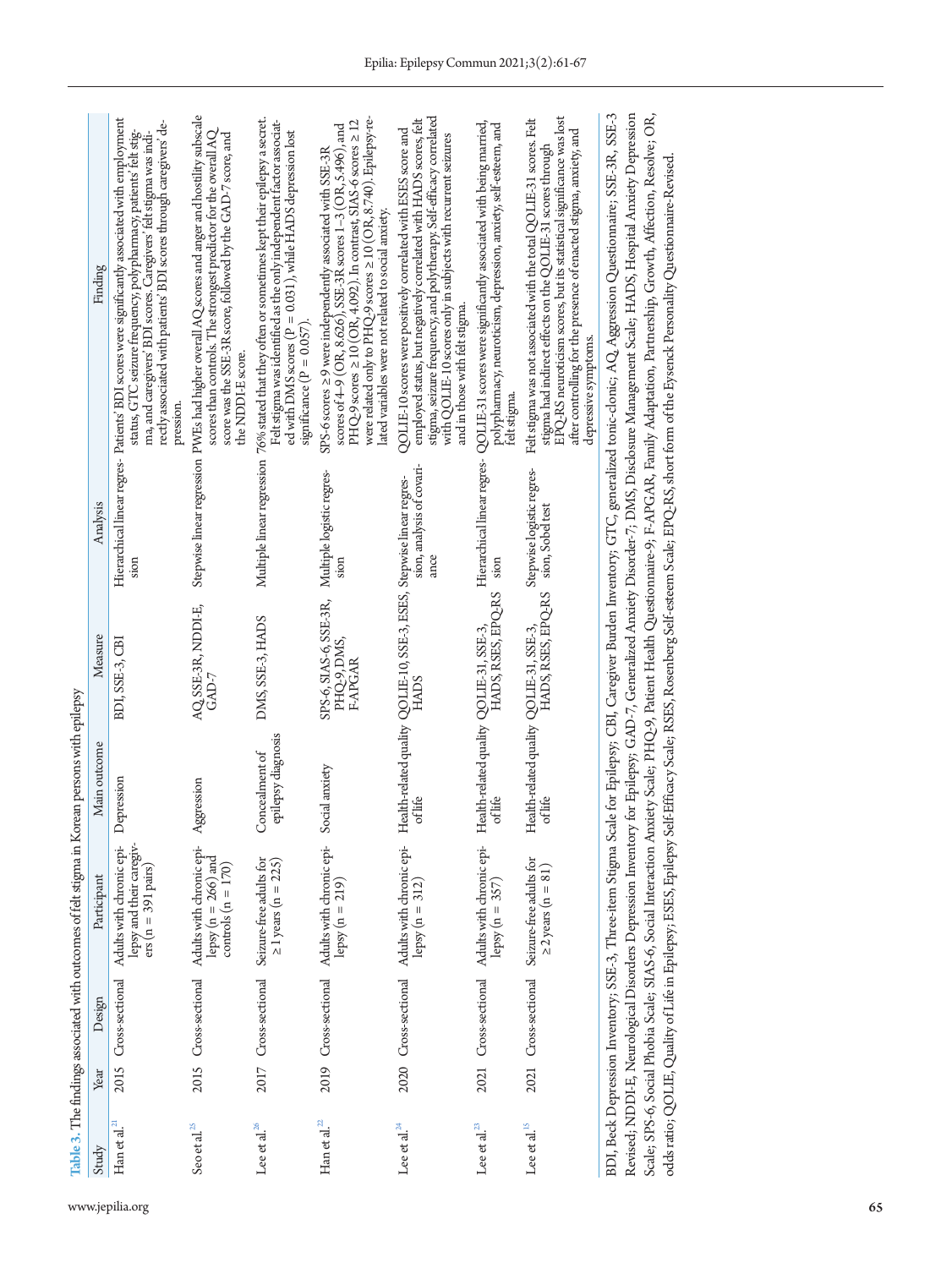국내의 연구에서도 마찬가지로, 뇌전증의 낙인감은 환자의 우 울 및 불안을 증가시키고 삶의 질을 악화시켰다([Table](#page-4-0) 3). 예를 들면, Han 등[21](#page-6-10)은 만성 뇌전증이 있는 성인 및 그 보호자를 대상 으로 환자의 우울에 영향을 주는 인자를 조사하였는데, 뇌전증 의 낙인감이 대발작 빈도 및 다약제복용과 같은 질병 관련 인자 와 함께 환자의 우울증과 유의미한 연관성이 있었다. 만성 성인 뇌전증 환자의 사회 불안(social anxiety)을 조사한 연구에서는 환자의 21%가 사회 공포(social phobia)를 호소하였는데, 뇌전증 의 낙인감이 우울과 함께 사회 공포의 중요한 요인이었다.<sup>[22](#page-6-15)</sup> 즉, 낙인감이 없는 환자에 비해 경한 낙인감이 있으면 사회 공포의 유병률이 5.5배, 중등도 이상의 낙인감이 있으면 8.6배가 증가 하였다.[22](#page-6-15) 삶의 질 연구에서도 뇌전증의 낙인감은 유의미하게 환 자의 삶의 질과 부정적인 연관성이 있었다. 만성 성인 뇌전증 환 자 연구를 보면, 환자의 삶의 질에 가장 큰 영향을 주는 인자는 우울 및 불안이었고, 그 다음으로는 신경증적 성격, 자존감, 그 리고 낙인감 순이었다.[23](#page-6-14) 자기효능감은 일반적으로 뇌전증 환자 의 삶의 질을 호전시키는데, 특히 낙인감이 있는 환자에게서 그 효과가 뚜렷한 것 같다. 최근의 연구를 보면, 뇌전증에 관한 사 항을 스스로 관리할 수 있는 높은 수준의 자기효능감은 낙인감 이 있는 환자에서 유의미하게 삶의 질을 호전시키지만, 낙인감 이 없는 환자에서는 삶의 질과의 연관성이 유의미하지 않았다.<sup>[24](#page-6-13)</sup> 반면에, 발작관해 상태에서는 뇌전증의 낙인감이 삶의 질과 직 접적인 연관성이 있는지 좀더 연구가 필요할 것 같다. 최근의 한 연구를 보면, 최소 2년 이상 발작 재발이 없는 성인 뇌전증 환자 에서 낙인감과 삶의 질 사이에 직접적인 연관성이 없었고, 낙인 감이 신경증적 성격을 통해 간접적으로 삶의 질과 연관성이 있 었다.<sup>15</sup> 그러나, 차별 경험의 유무, 불안 및 우울로 그 연관성을 보정했을 때는 통계적 유의성이 소실되었다.<sup>15</sup> 추가적으로, 한 국내 연구에서는 만성 성인 뇌전증 환자에게서 폭력성을 조사하 였는데, 환자군에서 대조군에 비해 폭력성이 높았고, 뇌전증의 낙인감이 우울 및 불안과 함께 유의미하게 환자의 폭력성과 관 려이 있었다.<sup>[25](#page-6-11)</sup>

# **결론**

뇌전증 환자가 자신이 살아가는 사회로부터 경험하는 편견과 차 별은 뇌전증의 낙인감을 형성하는 가장 중요한 인자이다. 3차별 을 경험한 적이 없는 뇌전증 환자에서는 20%가 뇌전증의 낙인 감을 갖지만, 뇌전증 환자라는 이유만으로 차별을 경험한 적이 있는 환자에서는 두 배가 넘는 47%가 낙인감을 갖는다.<sup>8</sup> 사회적 보호체계가 미흡한 우리나라에서 뇌전증 환자는 사회적 낙인으 로부터 자신을 보호하기 위해 자신의 뇌전증 진단을 누구에게도 알리려 하지 않고 철저하게 숨기는 방법을 선택한다.<sup>[26](#page-6-16)</sup> 뇌전증의 편견과 차별을 극복하려는 시도의 일환으로 대한뇌전증학회가

주도하여 이 질환의 병명을 '간질'에서 '뇌전증'으로 개명하였으 나, 뇌전증 환자 및 그 보호자의 낙인감을 아직까지 줄이지는 못 했고, 또한 뇌전증의 진단을 숨기려는 환자나 보호자의 결정에 도 영향을 주지 못했다.<sup>[27](#page-6-17)</sup> 앞으로 뇌전증에 대한 사회적 낙인을 줄이기 위해서는, 범국가 차원에서 뇌전증에 대한 적극적인 홍 보와 뇌전증의 사회적 낙인을 퇴치하는 구체적인 계획을 수립하 고 실행해야 할 것이다.

### **Notes**

#### **Conflicts of interest**

No potential conflicts of interest relevant to this article was reported.

#### **Author contributions**

All work was done by Lee SA.

### **Acknowledgements**

None.

### **References**

- <span id="page-5-0"></span>[1. Lee SY, Chung SE, Kim DW, et al. Estimating the prevalence of](https://doi.org/10.3988/jcn.2016.12.4.434)  [treated epilepsy using administrative health data and its validity:](https://doi.org/10.3988/jcn.2016.12.4.434)  [ESSENCE Study. J Clin Neurol 2016;12:434-440.](https://doi.org/10.3988/jcn.2016.12.4.434)
- <span id="page-5-1"></span>[2. Yoo JK, Jung KY, Park KW, et al. Familiarity with, understanding](https://doi.org/10.1016/j.yebeh.2009.07.025)  [of, and attitudes toward epilepsy among people with epilepsy](https://doi.org/10.1016/j.yebeh.2009.07.025)  [and healthy controls in South Korea. Epilepsy Behav 2009;](https://doi.org/10.1016/j.yebeh.2009.07.025) [16:260-267.](https://doi.org/10.1016/j.yebeh.2009.07.025)
- 3. [Lee SA, Yim SB, Rho YI, et al. Factors contributing to Korean](https://doi.org/10.1016/j.yebeh.2010.11.021)  [teachers' attitudes toward students with epilepsy. Epilepsy Behav](https://doi.org/10.1016/j.yebeh.2010.11.021)  [2011;20:378-381.](https://doi.org/10.1016/j.yebeh.2010.11.021)
- <span id="page-5-2"></span>4. Kobau R, Price P. Knowledge of epilepsy and familiarity with this disorder in the U.S. population: results from the 2002 HealthStyles Surve[y. Epilepsia 2003;44:1449-1454.](https://doi.org/10.1046/j.1528-1157.2003.17603.x)
- <span id="page-5-3"></span>5. Goffman E. Stigma: notes on managing a spoiled identity. New York: Simon and Schuster, 1963.
- <span id="page-5-4"></span>[6. Lee SA. What we confront with employment of people with epi](https://doi.org/10.1111/j.0013-9580.2005.461018.x)[lepsy in Korea. Epilepsia 2005;46 Suppl 1:57-58.](https://doi.org/10.1111/j.0013-9580.2005.461018.x)
- <span id="page-5-5"></span>[7. Lee SA. Public knowledge about and prejudice against epilepsy](https://doi.org/10.35615/epilia.2021.00206)  [in Korea. Epilia: Epilepsy Commun 2021;3:29-34](https://doi.org/10.35615/epilia.2021.00206).
- <span id="page-5-6"></span>8. Lee SA, [Yoo HJ, Lee BI; Korean QoL in Epilepsy Study Group.](https://doi.org/10.1016/j.seizure.2005.01.001)  [Factors contributing to the stigma of epilepsy. Seizure 2005;14:](https://doi.org/10.1016/j.seizure.2005.01.001)